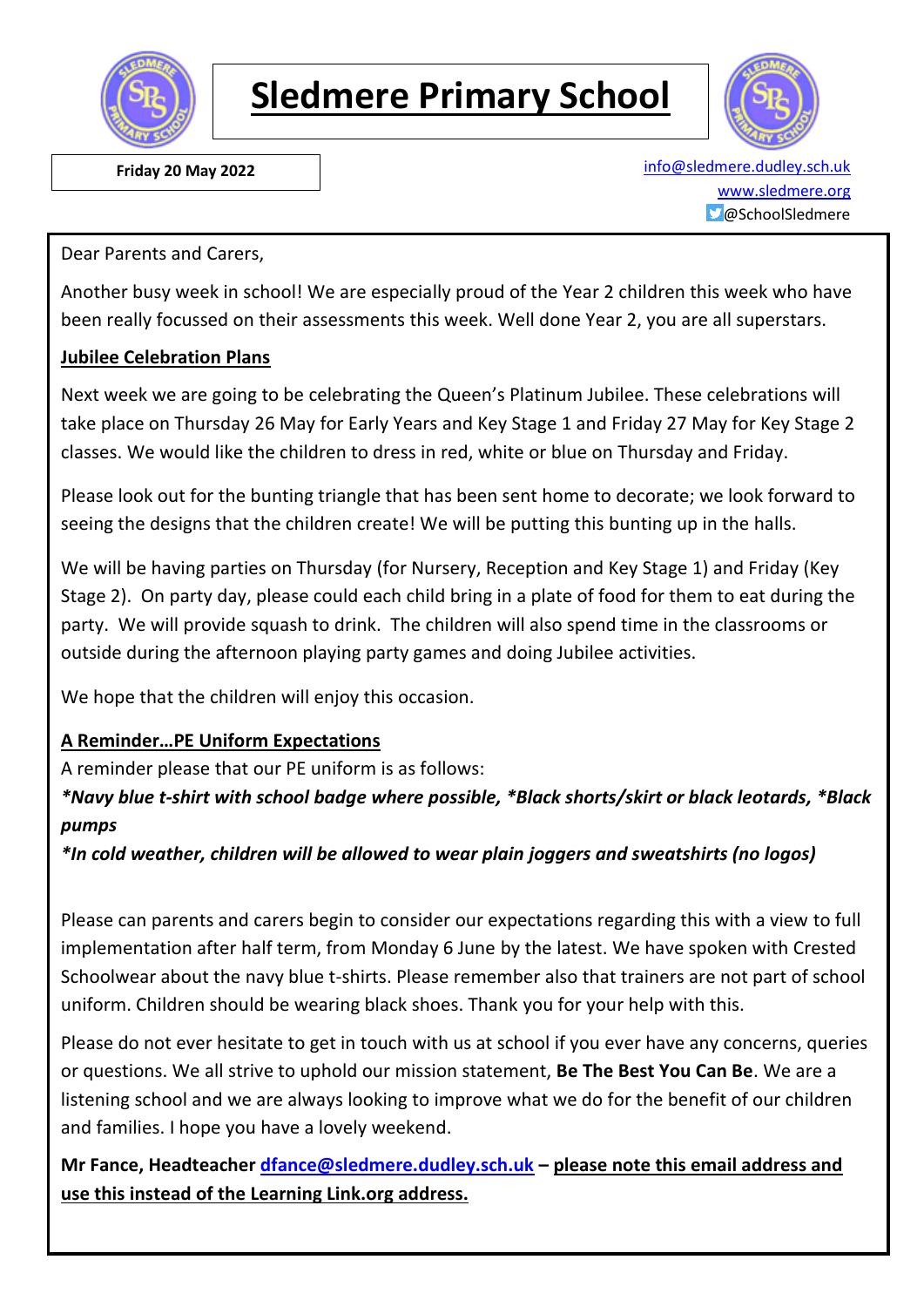



### **Learners of the Week!**

These are the pupils selected this week in recognition of our school values... **Respect, Responsibility, Kindness, Perseverance, Confidence, Resilience** *Nursery* **London: Bilal Basim and Halle Woodall** *Reception* **Cardiff: Haider Ali Majid and Stevie Cooper Belfast: Benjamin Willis and Saanvi Nahar Edinburgh: Rumaisah Waseem and Tudor Damoc** *Year 1* **Paris: Uzair Ali and Lashaya Beet Rome: Riley Kane and Niall Greenfield Madrid: Ahmed Khan and Ellie-May Corns** *Year 2* **Barcelona: Daniya Ali and Zayn Khan Berlin: Teddy Bevin-Mucklow and Anabia Aman Budapest: Alfie Byrne and Rukaiyah Idrees** *Year 3* **Beijing: Owain Whitcome and Malaikah Shahzadi Tokyo: Ayma Imran and Logan Watson Singapore: Jacob James and Louise Hughes** *Year 4* **Doha: Shiloh Wilkins and Annika Price Abu Dhabi: Eshal Haider and Ethan Whitehouse Dubai: Luchia Anslow and Mohammad Tayyab Saeed** *Year 5* **Toronto: Juwariyah Khan and Ibraheem Razzaq Chicago: Hamed Saleh and Logan Cooper Boston: Bushra Muzzamil and Craig Martin** *Year 6* **Lima: Sophieleigh Hopkins and Kai De'Wolfe Brasilia: Esa Tazarab and Scarlett McGowan Santiago: Isabel Mould and Junaid Shafiq**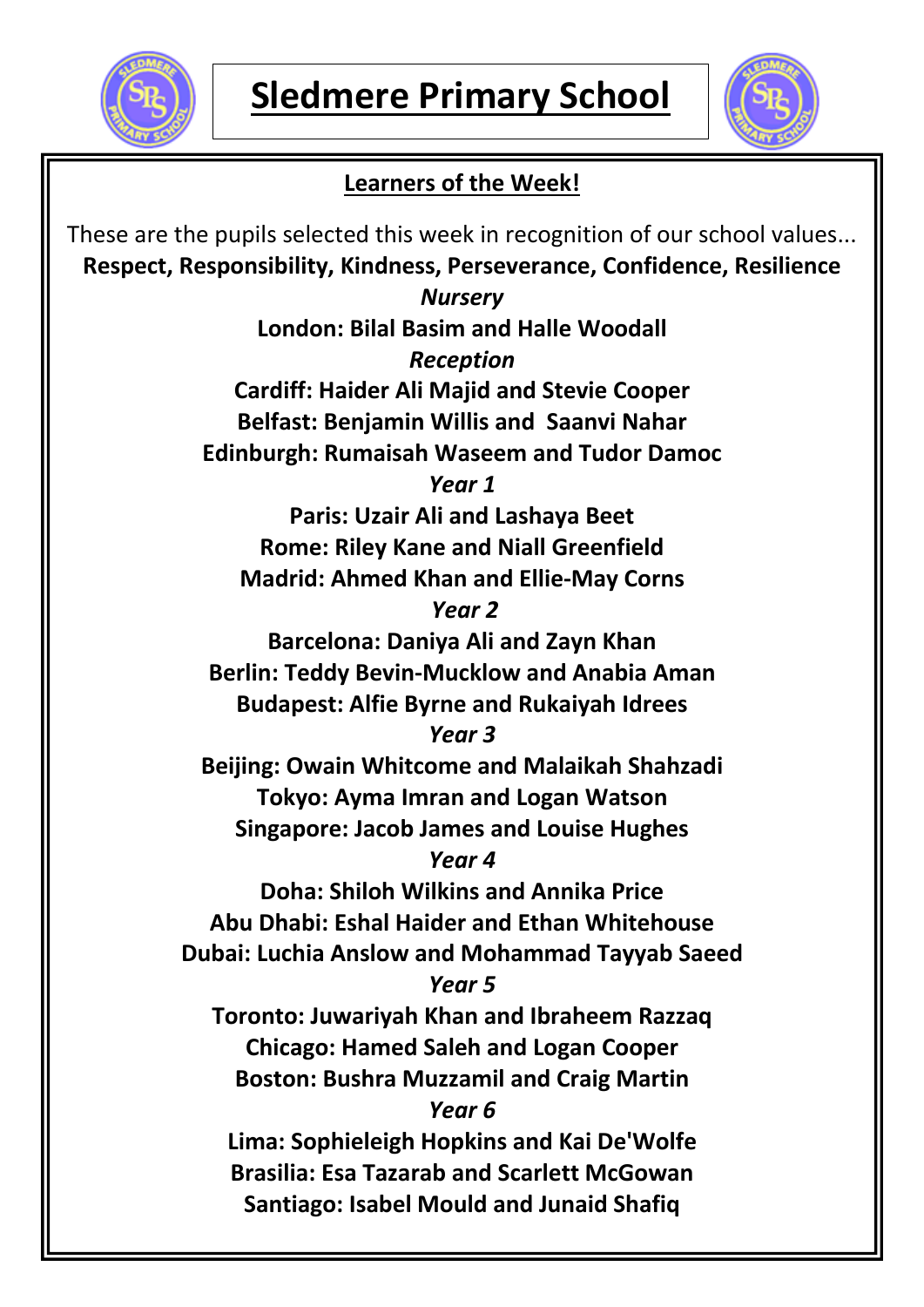

### **Sledmere Primary School**



Many happy returns to all these children, who have celebrated their birthday over this week. We wish you all the best for future health, success and happiness! *Happy Birthday to … Rayhaan Adnan Leasia Malhi Sochima Ugwu Antonio Kumar Louie Carre Sahib Sohal Riya Bhogal Ayaan Aftab Salina Jaan Zakareeya Khan Isobel Howells Lewis Bevin Millie Greenfield Ayaan Ansar Eviee Rose Hendley Kamil Budzinski Anaya Khan***Messages from the School Office** Please note parents will have not have access to the school carpark at pick up time until 3:10pm Class photos and a Year group photo for Year 6, will be taken by Tempest Photographers on the **22nd June.**  We will be running a special Jubilee colouring competition for our pupils, look out for either your Crown or Cupcake! **Online Safety Please do speak to your children about keeping safe online and when using social media. Accepting** Don't **Stay** Tell **Reliable? Files** Safe **Meet Up** Someone Don't give out Meeting someone **Accepting emails, Check information** Tell an adult if files, pictures or your personal you have only before you believe someone or been in touch texts from people it. Is the person information to something makes with online can be vou don't know or website telling vou feel worried people / places the truth? or uncomfortable. you don't know. dangerous. can cause Always check with problems. Follow these SMART an adult you trust. tips to keep yourself safe online! **C**Teaching